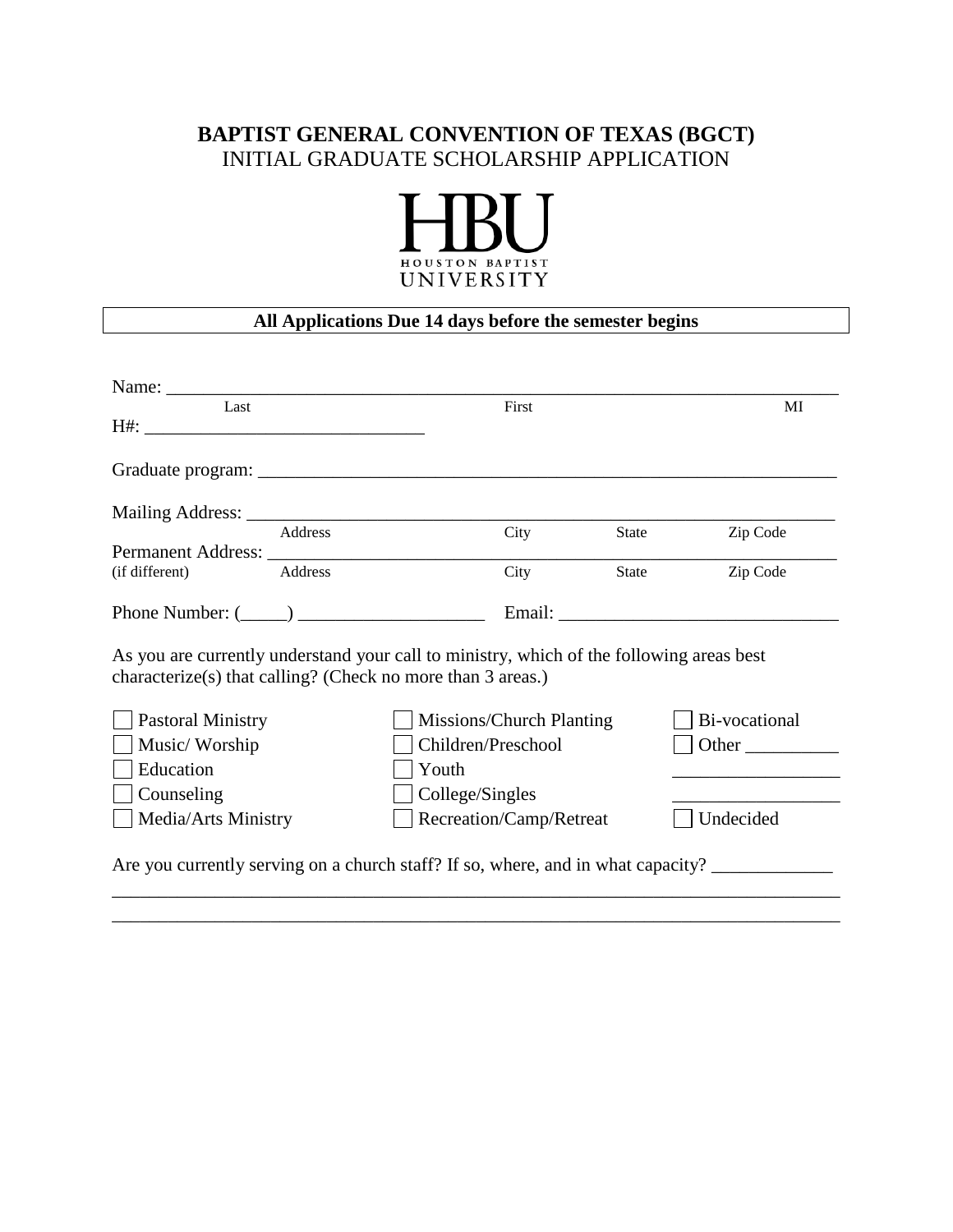## Ministerial Financial Assistance for Students Preparing for a Church-Related Vocation **Baptist General Convention of Texas**

#### **Dear Student and Church Leader:**

In recognition of the special call of God sensed by those who minister, churches affiliated with the Baptist General Convention of Texas (BGCT) provide financial assistance to Baptist\* students who are preparing for church-related vocational ministry at a Texas Baptist university.

Four participants are involved in the Ministerial Financial Assistance (MFA) program – (1) **the student** who, responding to God's call to a vocation in church-related ministry, is set aside by (2) a **local Baptist church** that pools resources with other cooperating Baptist churches and entrusts these resources to (3) the **BGCT** and its (4) partner **universities**.

Each applicant for the MFA program must show evidence of a divine call to church-related vocational ministry, must demonstrate a life-style of commitment to the principles of Christian life, and must be an active member of a Baptist**\*** church.

The student is required to provide certification from his or her church in **one** of the following forms:

- a certificate of ordination to the gospel ministry, **or**
- a certificate of license to the gospel ministry, **or**
- a statement of certification recognizing a call to church-related vocational ministry (such as pastor, church staff, missionary, or chaplain).

The student is also required to provide a letter of recommendation from his or her pastor (or other church approved leader if student is the pastor).

In certifying a student, the church joins the Baptist General Convention of Texas and related universities in being faithful stewards of mission funds entrusted to them by Texas Baptist churches to provide tuition assistance for students.

Thank you for joining in this sacred trust.

TEXAS \* BAPTISTS BAPTIST GENERAL CONVENTION OF TEXAS

*The Theological Education Council, BGCT*

## **INSTRUCTIONS FOR CHURCH LEADERS** *(Page 3 & 4)*

Complete and sign the *Church Certification* and *Church Information* sections.

#### **INSTRUCTIONS FOR STUDENTS** *(Page 5 & 6)*

Sign and date the *Student Covenant*, complete the *Student Information Section*, and return completed forms to:

School:

Address:

*\* First year students must be certified by a Baptist church. Annual renewal of MFA will require certification by a cooperating Baptist General Convention of Texas church.*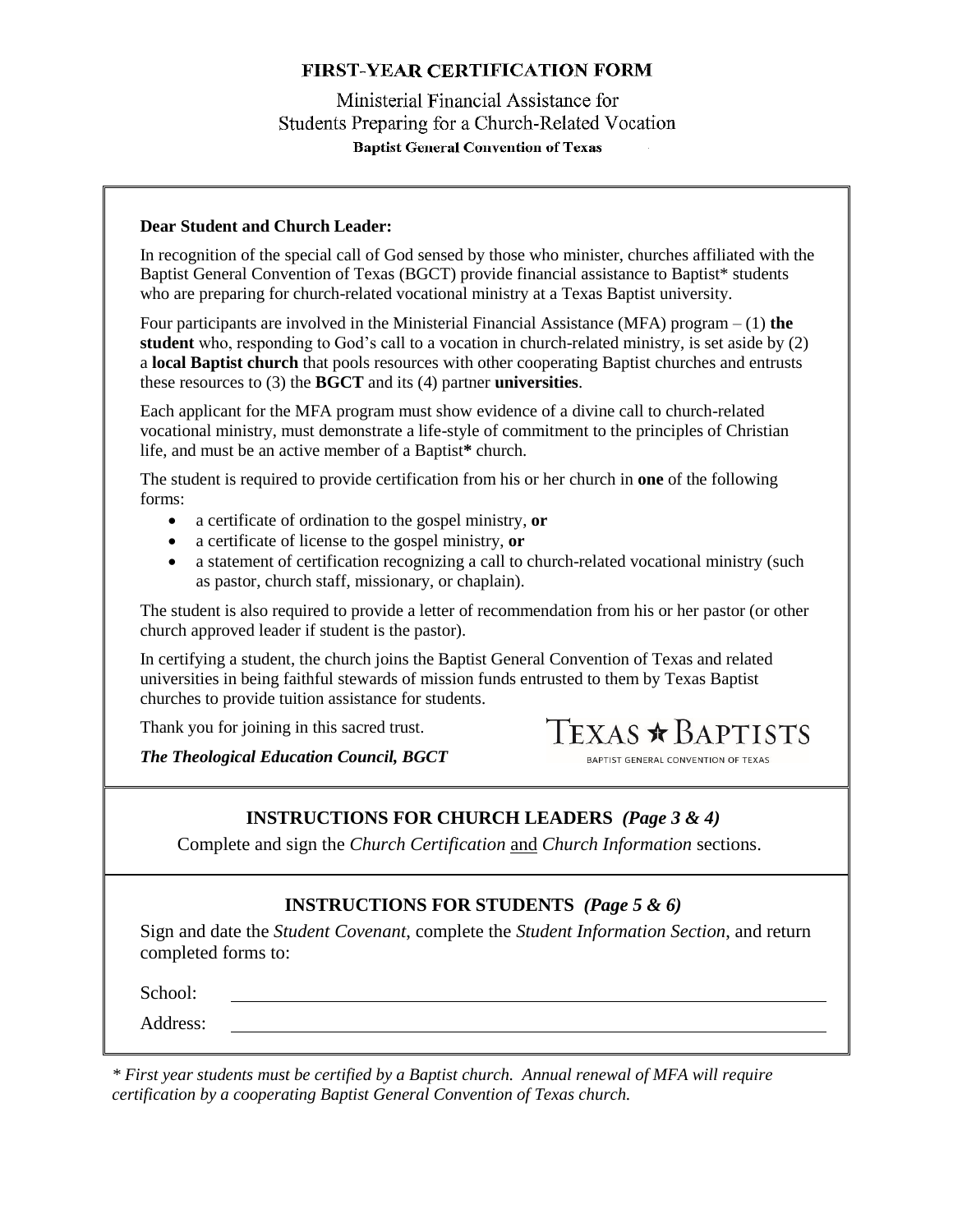Ministerial Financial Assistance for Students Preparing for a Church-Related Vocation **Baptist General Convention of Texas** 

|                        | <b>CHURCH CERTIFICATION SECTION</b><br>(Check $\checkmark$ and complete the appropriate sections below)                                                                                       |  |  |  |  |  |  |
|------------------------|-----------------------------------------------------------------------------------------------------------------------------------------------------------------------------------------------|--|--|--|--|--|--|
|                        | <b>Statement of Certification:</b>                                                                                                                                                            |  |  |  |  |  |  |
| CHURCH LEADER          | If the church has not ordained or licensed this student, the following statement must be<br>affirmed by the congregation.                                                                     |  |  |  |  |  |  |
|                        |                                                                                                                                                                                               |  |  |  |  |  |  |
|                        |                                                                                                                                                                                               |  |  |  |  |  |  |
|                        | is an active member of our church<br>٠<br>has shown evidence of a divine call to church-related vocational ministry                                                                           |  |  |  |  |  |  |
|                        | has shown sincere commitment to a career in church-related ministry<br>$\bullet$                                                                                                              |  |  |  |  |  |  |
| OR <sub></sub>         | has demonstrated a Christian life-style<br>٠                                                                                                                                                  |  |  |  |  |  |  |
| <b>STOR</b>            | is the kind of person our church would be comfortable recommending as a<br>$\bullet$<br>minister to serve in a church-related vocational position                                             |  |  |  |  |  |  |
| $\mathbf{P}\mathbf{A}$ | This congregation affirmed this student's involvement in our church as noted on page 5 of the<br>form. This congregational certification has been acted upon by:<br>(check all that apply)    |  |  |  |  |  |  |
|                        |                                                                                                                                                                                               |  |  |  |  |  |  |
|                        |                                                                                                                                                                                               |  |  |  |  |  |  |
|                        | (data)                                                                                                                                                                                        |  |  |  |  |  |  |
|                        | (data)                                                                                                                                                                                        |  |  |  |  |  |  |
| completed by           | Adoption of statement of certification above by congregation on                                                                                                                               |  |  |  |  |  |  |
| ۵e                     | (data)                                                                                                                                                                                        |  |  |  |  |  |  |
| $\epsilon$             | Adoption of statement of certification above by others (specify below)                                                                                                                        |  |  |  |  |  |  |
| $\vdash$               |                                                                                                                                                                                               |  |  |  |  |  |  |
|                        | (data)                                                                                                                                                                                        |  |  |  |  |  |  |
|                        | Representing the congregation:                                                                                                                                                                |  |  |  |  |  |  |
|                        | <b>Church Committee</b>                                                                                                                                                                       |  |  |  |  |  |  |
|                        | Deacons                                                                                                                                                                                       |  |  |  |  |  |  |
|                        | Elders or other governing board<br>Council of church staff members                                                                                                                            |  |  |  |  |  |  |
|                        |                                                                                                                                                                                               |  |  |  |  |  |  |
|                        |                                                                                                                                                                                               |  |  |  |  |  |  |
|                        |                                                                                                                                                                                               |  |  |  |  |  |  |
|                        |                                                                                                                                                                                               |  |  |  |  |  |  |
|                        | I have talked with this student to discuss (1) the student's sense of call to church-related<br>vocational ministry and (2) ways that the student might be involved in service at our church. |  |  |  |  |  |  |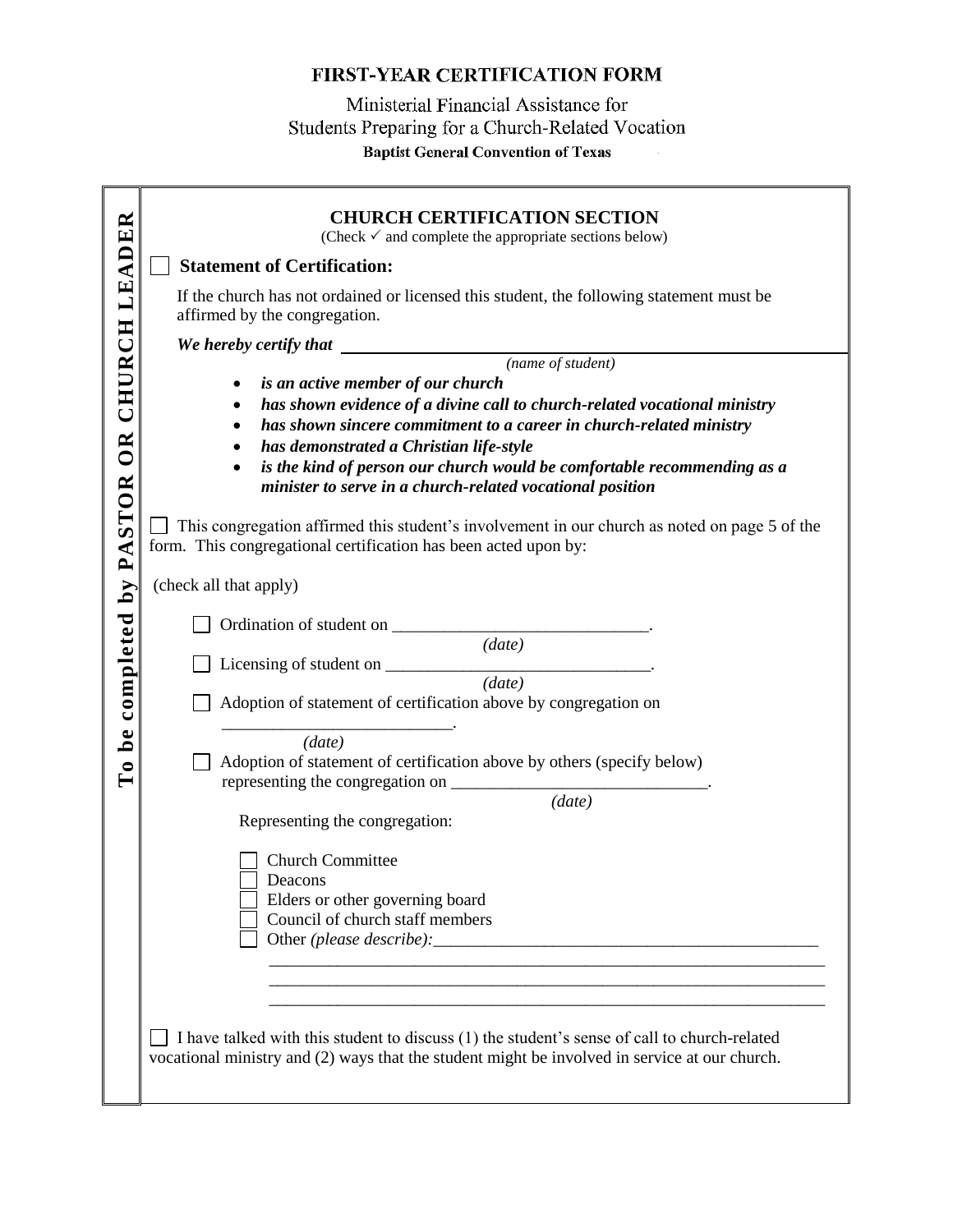Ministerial Financial Assistance for Students Preparing for a Church-Related Vocation **Baptist General Convention of Texas** 

|                                                         | <b>CHURCH INFORMATION SECTION</b>                                                                                      |                                    |                |  |
|---------------------------------------------------------|------------------------------------------------------------------------------------------------------------------------|------------------------------------|----------------|--|
|                                                         |                                                                                                                        | <b>Church Name and Address</b>     |                |  |
| Name of Church: Name of Church:                         |                                                                                                                        |                                    |                |  |
|                                                         |                                                                                                                        |                                    |                |  |
| City, State, Zip:                                       |                                                                                                                        |                                    |                |  |
|                                                         |                                                                                                                        | <b>Denominational Affiliations</b> |                |  |
|                                                         |                                                                                                                        |                                    |                |  |
|                                                         |                                                                                                                        |                                    |                |  |
|                                                         |                                                                                                                        |                                    |                |  |
| Baptist affiliations, national                          |                                                                                                                        |                                    |                |  |
| Signed:                                                 | <u> 1989 - Johann Barn, mars ann an t-Amhain ann an t-Amhain an t-Amhain an t-Amhain an t-Amhain an t-Amhain an t-</u> |                                    |                |  |
| (Pastor or church approved leader if student is pastor) |                                                                                                                        |                                    | (Church Clerk) |  |
|                                                         |                                                                                                                        |                                    |                |  |
|                                                         |                                                                                                                        |                                    |                |  |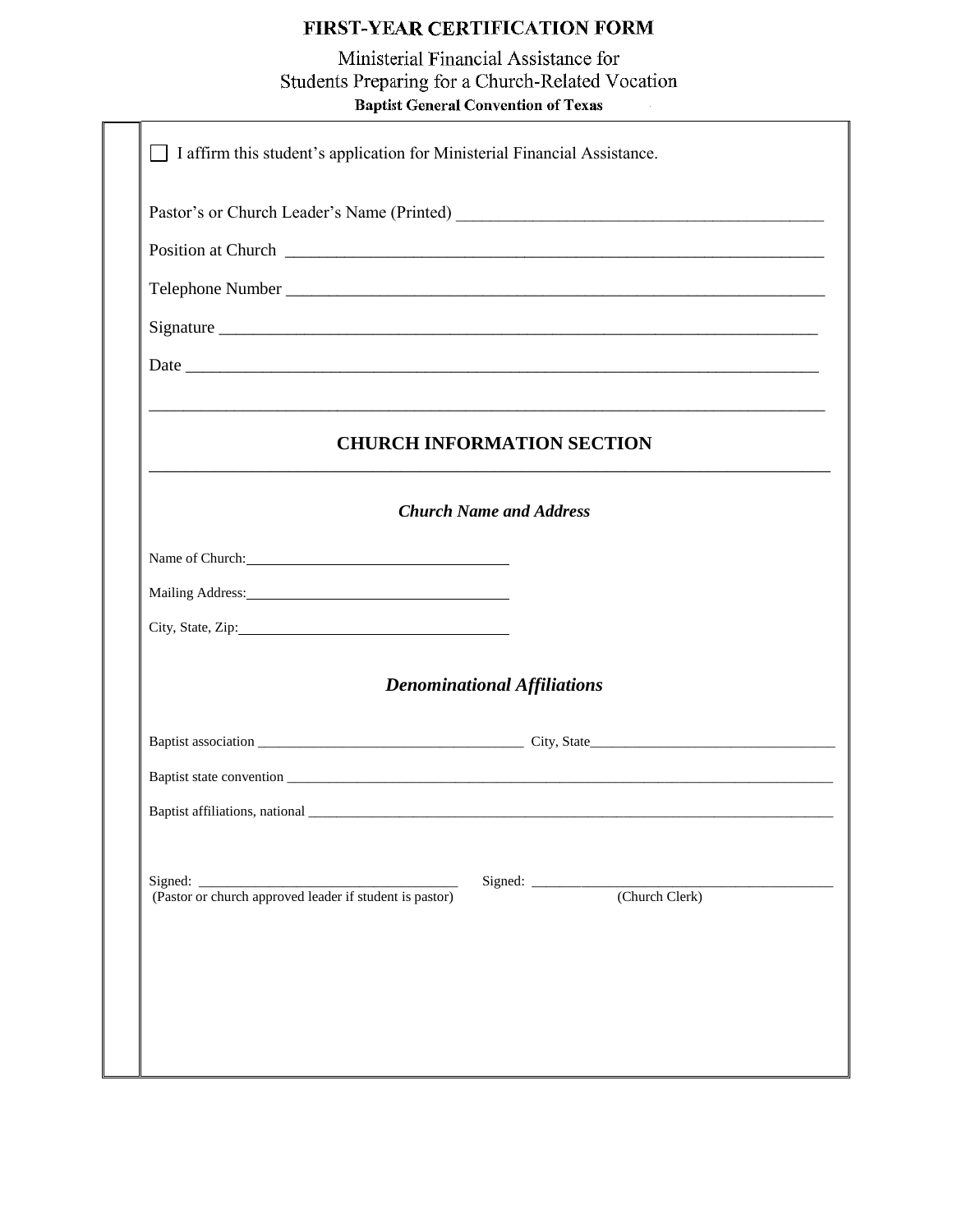Ministerial Financial Assistance for Students Preparing for a Church-Related Vocation **Baptist General Convention of Texas** 

# **STUDENT COVENANT**

Whereas *Texas Baptist* churches have committed their cooperative missions funds to providing financial assistance to men and women who are preparing for ministry vocations in the church and,

Whereas *Texas Baptist* universities have committed to providing theological education that prepares students for vocations in church-related ministries and,

Whereas I have sensed the call of God in my life to prepare for a vocation in a church-related ministry (such as pastor, church staff, missionary, chaplain);

I hereby enter into a covenant relationship with the churches of the *Baptist General Convention of Texas* to honor the sacred trust they have placed in me through their financial support and,

Should I come to a point in my understanding of God's will for my life that I no longer sense a call to a church-related vocation, I will immediately inform university officials and no longer accept this financial assistance provided by the churches of the Baptist General Convention of Texas.

(Student Signature) (Date)

# **STUDENT INFORMATION SECTION**

Name of School:

Church Address:

Name of Student: \_\_\_\_\_\_\_\_\_\_\_\_\_\_\_\_\_\_\_\_\_\_\_\_\_\_\_\_\_\_\_\_\_\_\_\_\_\_\_\_\_\_\_\_\_\_\_\_\_\_\_\_\_\_\_\_\_

Permanent Address: \_\_\_\_\_\_\_\_\_\_\_\_\_\_\_\_\_\_\_\_\_\_\_\_\_\_\_\_\_\_\_\_\_\_\_\_\_\_\_\_\_\_\_\_\_\_\_\_\_\_\_\_\_\_\_

 $E-Mail:$ 

Name of Church: \_\_\_\_\_\_\_\_\_\_\_\_\_\_\_\_\_\_\_\_\_\_\_\_\_\_\_\_\_\_\_\_\_\_\_\_\_\_\_\_\_\_\_\_\_\_\_\_\_\_\_\_\_\_\_\_\_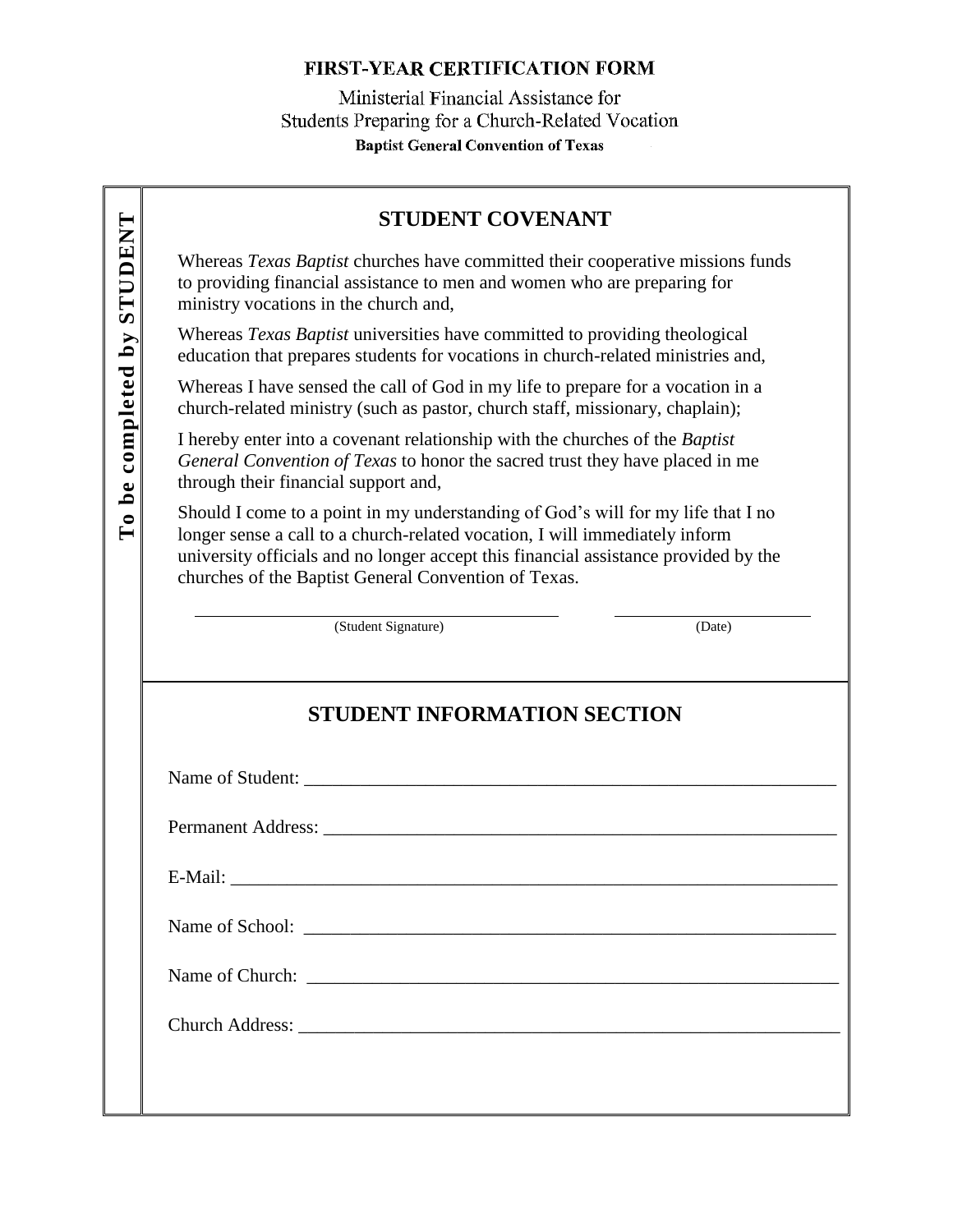Ministerial Financial Assistance for Students Preparing for a Church-Related Vocation **Baptist General Convention of Texas** 

| <b>TNALITIS</b>   | <b>During the preceding academic year I have been an active member of a Baptist church and</b><br>have been involved with, supportive of, and committed to the ministries of this church in the<br>following ways:                                                                                                                                |  |  |  |  |  |
|-------------------|---------------------------------------------------------------------------------------------------------------------------------------------------------------------------------------------------------------------------------------------------------------------------------------------------------------------------------------------------|--|--|--|--|--|
| o be completed by |                                                                                                                                                                                                                                                                                                                                                   |  |  |  |  |  |
|                   | Other involvement or means of support:                                                                                                                                                                                                                                                                                                            |  |  |  |  |  |
|                   | Sign the following affirmation, give this form to your pastor or church approved leader if<br>student is pastor to complete (pages $2 \& 3$ ), then return the completed forms along with any<br>other materials required by your institution:                                                                                                    |  |  |  |  |  |
|                   | I hereby affirm my covenant with the churches, my sense of calling to a church-related<br>vocation and my desire to receive the Ministerial Financial Assistance provided by the<br>churches of the Baptist General Convention of Texas; and I promise to remain in<br>compliance with the requirements of the BGCT and this partner institution. |  |  |  |  |  |
|                   | <b>Student's Signature:</b><br>Date: the contract of the contract of the contract of the contract of the contract of the contract of the contract of the contract of the contract of the contract of the contract of the contract of the contract of the cont                                                                                     |  |  |  |  |  |

*First year students must be certified by a Baptist church. Annual renewal of MFA will require certification by a cooperating Baptist General Convention of Texas church.*